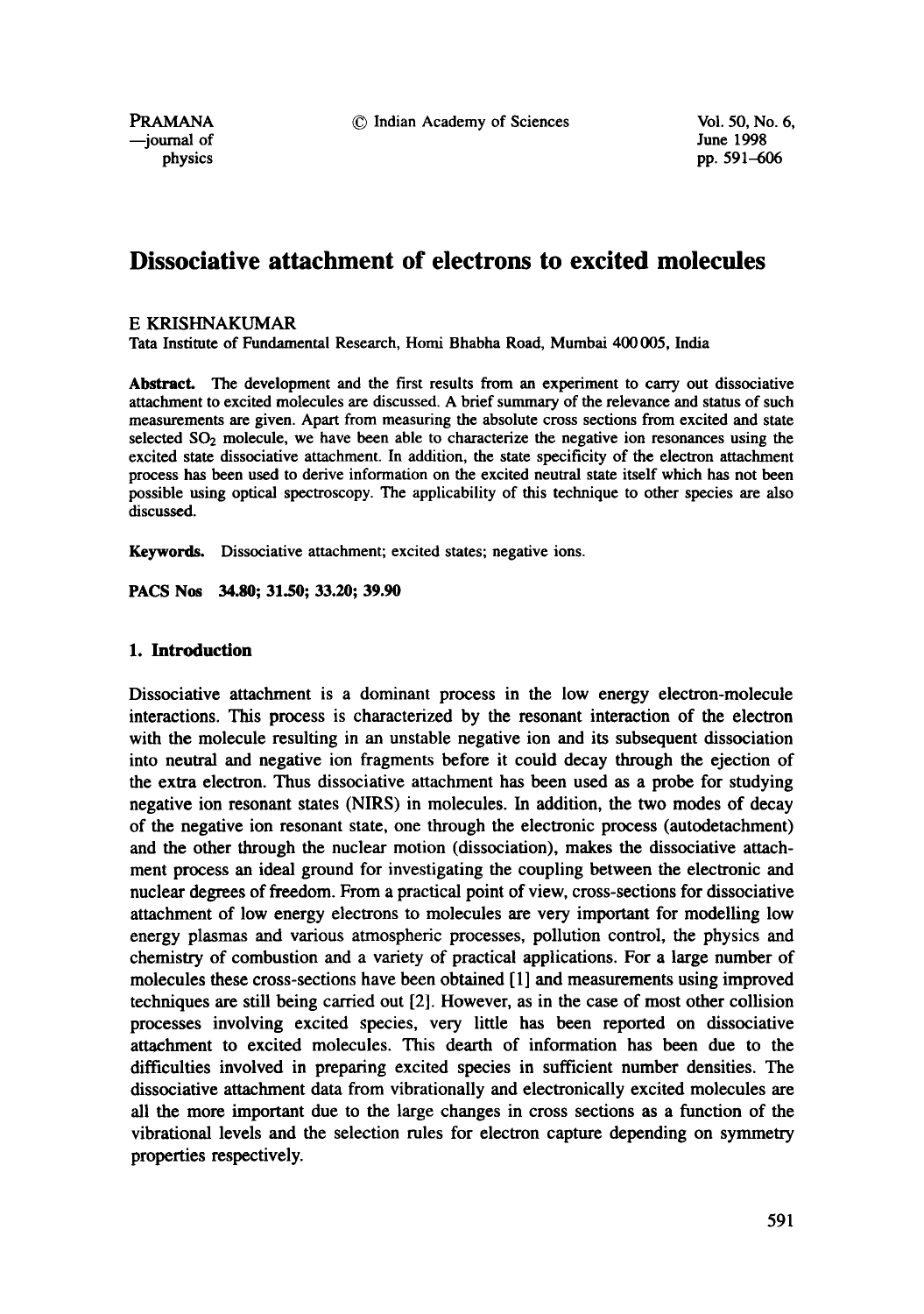## **2. Dissociative attachment to vibrationally excited molecules**

Increase in the dissociative attachment cross sections as a function of temperature of the target molecules was observed quite some time back. Measurements on this aspect have been carried out by a number of workers starting from Hickam and Berg [3] using both electron beam techniques [4] and swarm techniques [5]. Excellent reviews of these studies along with other aspects of dissociative attachment and negative ions has been given by Christophorou *et al* and Massey [1, 6]. The theoretical treatment of the enhancement in the cross sections in dissociative attachment as a function of temperature was given by O'Malley [7]. His work on  $O_2$  showed that excitation of vibrational levels as a function of temperature was responsible for this observed behaviour. Even though he ignored rotational excitation, he could predict the threshold, magnitude, width, and energy position of the resonance accurately, thus showing the effect of rotational excitations to be negligible.

A schematic of the dissociative attachment process is shown in figure 1 for the case of a molecule *AB.* When an electron of specific energy, E, interacts with the molecule, **it**  gets captured forming the resonance. The energy range in which the electron gets captured is limited by the Franck-Condon overlap between the neutral state and the negative ion resonance. This resonance may decay by electron ejection or through dissociation as the potential energy surface is not bound along the internuclear axis between A and B. The electron detachment occurs all along the curve till the internuclear separation corresponding to the distance *Rc,* beyond which the resonance cannot decay through electron ejection (also called autodetachment). It is important to point out that the negative ion resonance need not necessarily be a repulsive state. It may have a minimum in its internuclear potential, in which case dissociative attachment may or may not happen



Figure 1. Schematic of the dissociative attachment process for a molecule *AB. The*  two vertical dashed lines defines the Franck-Condon region of the internuclear separation in which the negative ion resonance, *AB-\** is formed. The two horizontal dashed lines denotes the range of electron energy in which the electron is captured. 'd' shows the dissociation decay channel and 'a' shows the autodetachment decay channel of the resonance.  $R_c$  is the internuclear distance beyond which autodissociation is not possible and the resonance necessarily decays through the dissociation channel.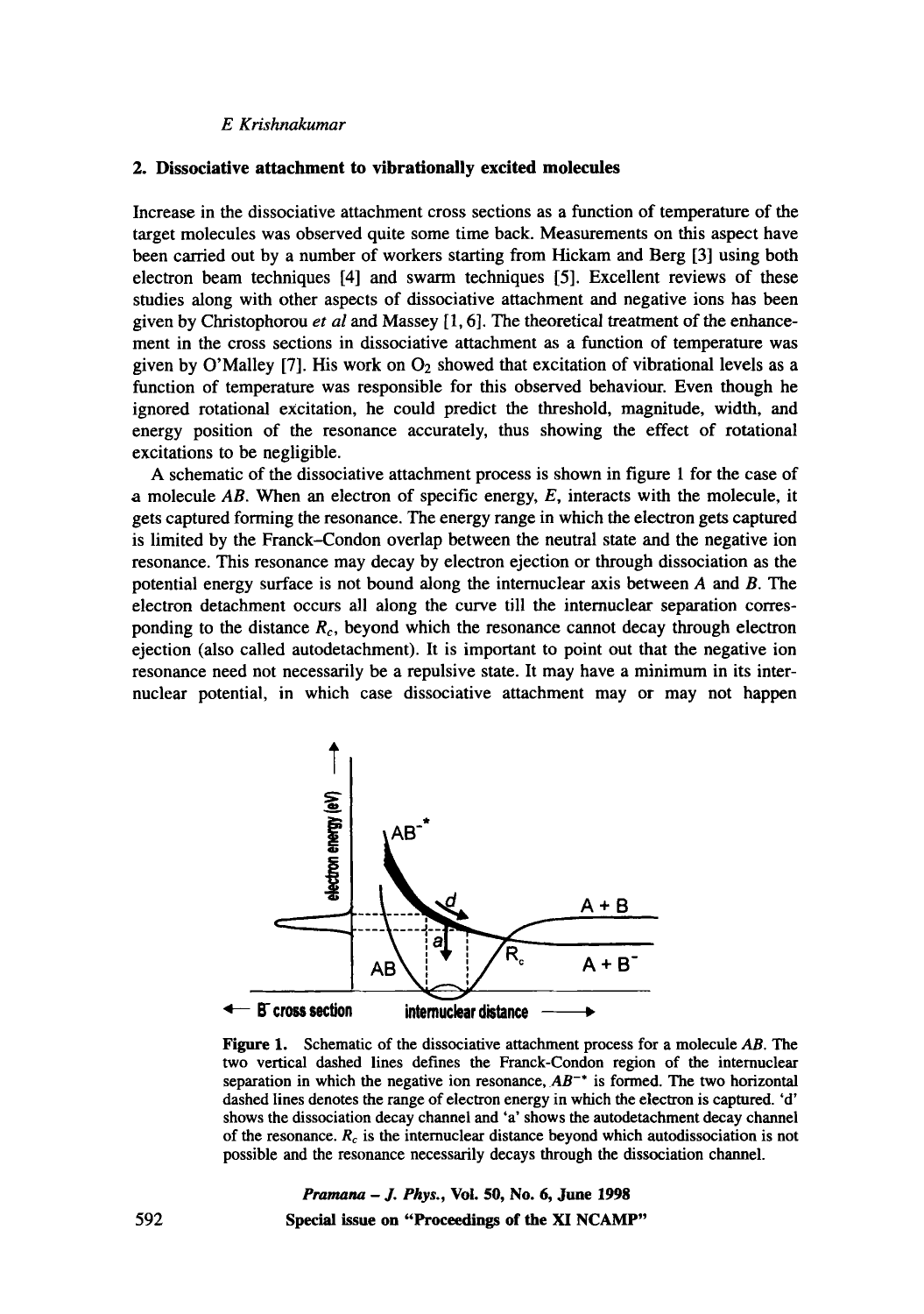depending on whether the electron capture leads to the continuum or bound part of the curve. If it is bound against dissociation, the only mode of its decay is through electron ejection. The dissociative attachment cross section,  $\sigma_{DA}$  can be written as the product of the cross section  $\sigma_c$  for the electron capture resulting in the formation of the negative ion resonance and the 'survival probability',  $p$ .  $p$  is the probability that the negative ion resonance will decay via dissociation

$$
\sigma_{DA}(E) = \sigma_c(E)p(E),\tag{1}
$$

where E represents the incident electron energy. The capture cross section,  $\sigma_c$  depends on the symmetry properties of the neutral molecule and the negative ion resonance and their Franck-Condon overlap, p depends on the mean lifetime of the resonance due to autodetachment and the separation time of the dissociation fragments. Thus the dissociative attachment cross section is strongly dependent on the competition between the two modes of decay of the resonance, viz., autodetachment and dissociation. The survival probability can be explicitly written as  $[7-10]$ 

$$
p(E) = \exp\bigg(-\int_{R_E}^{R_c} \frac{\Gamma_a(R)}{\hbar v(R)} dR\bigg) \approx \exp\bigg(-\frac{\tau_s}{\bar{\tau}_a}\bigg),\tag{2}
$$

where  $\Gamma_a$  is the autodetachment width,  $R_E$  is the internuclear separation at which the electron is captured,  $R_c$  is the internuclear separation beyond which autodetachment is not possible, and  $v(R)$  is the relative velocity of separation of the dissociating fragments.  $\tau_s$  is the time needed for  $AB^{-*}$  to separate from  $R_E$  to  $R_c$  given by

$$
\tau_s = \int_{R_E}^{R_c} \frac{\mathrm{d}R}{v(R)}\tag{3}
$$

and

$$
\bar{\tau}_a = \frac{\hbar}{\bar{\Gamma}_a} \tag{4}
$$



Figure 2. Schematic of the dissociative attachment from a vibrationally excited molecule *AB. The two* shaded regions show Franck-Condon regions corresponding to the zeroth vibrational level and a high-lying vibrational level. Other symbols are the same as in figure 1.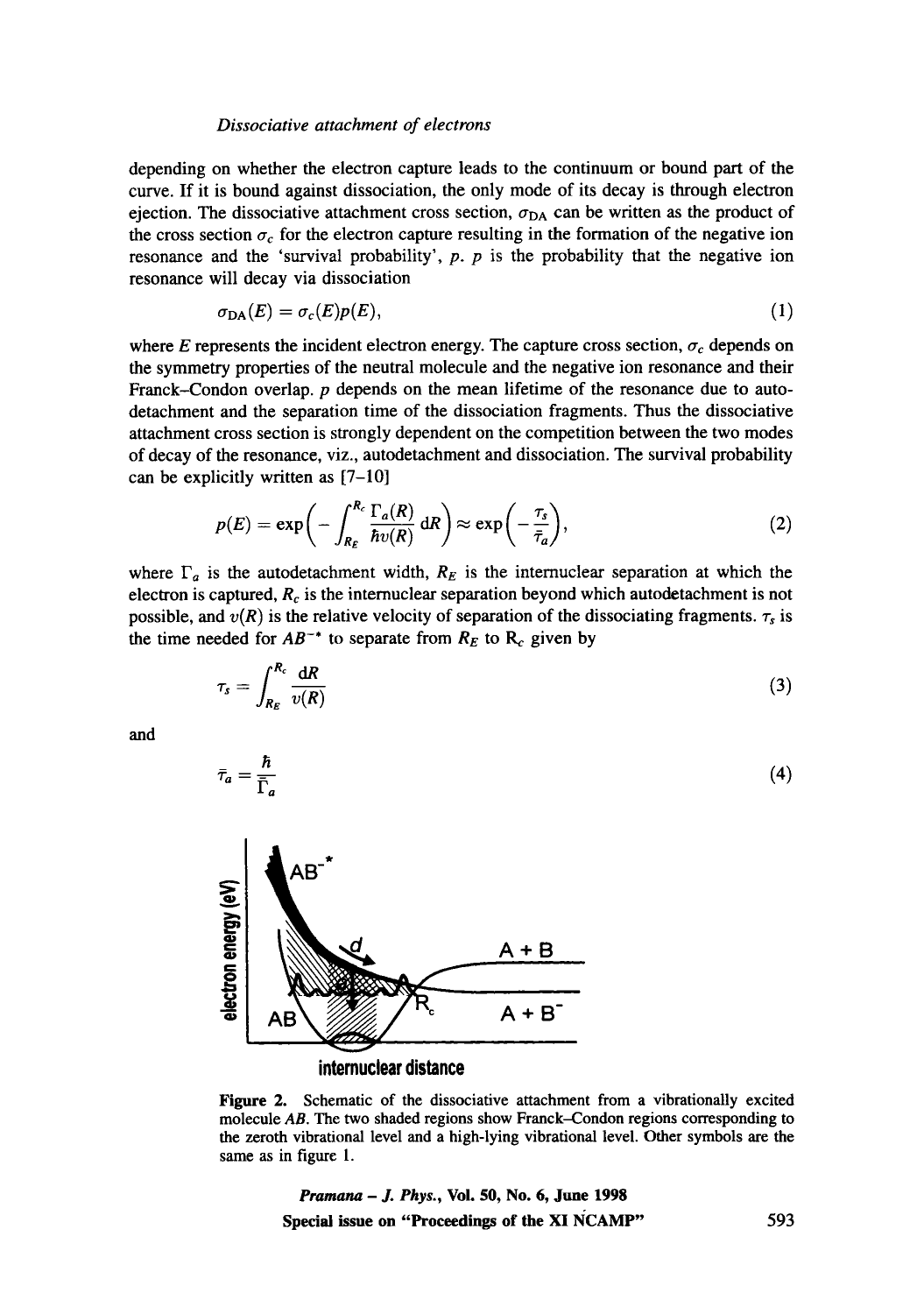is the mean autodetachment lifetime of  $AB^{-*}$  with  $\Gamma_a$  being the average autodetachment width.

From the expression for  $p(E)$  it is evident that as  $R_E$  becomes closer to  $R_c$ ,  $\tau_s$  decreases and  $p(E)$  increases exponentially. When the neutral molecule is vibrationally excited, depending on the Franck-Condon factor, electron capture occurs at distances  $R_E$  which are closer to  $R_c$  (see figure 2). The corresponding  $\tau_s$  would be smaller resulting in several orders of magnitude increase in  $p(E)$  and  $\sigma_{DA}$ .

## **3. Dissociative attachment to electronically excited states and selection rules**

The anisotropy in the angular distributions of negative and positive fragment ions produced by electron impact on molecules were attributed by Dunn [11] due to selection rules arising from symmetry constraints. He argued that since the interaction potential is a scalar sum of Coulomb terms, any symmetries existing prior to the collision must be preserved. For the dissociative attachment case, the incident plane wave represented by  $e^{i\mathbf{k} \cdot \mathbf{r}}$  is symmetric with respect to all rotations about **k** and with respect to reflections in planes containing k. If the target molecule happens to have its internuclear axis aligned along k at the time of collision, depending on its electronic state the molecule has definite symmetries with respect to these operations. Since the symmetries of the entire system before and after collision has to be conserved, in order to have nonvanishing transition probability, the final molecular ion state must possess the same symmetries with respect to these two operations. Following these arguments he worked out the selection rules for dissociative attachment to diatomic molecules as a function of their orientation with respect to the electron momentum vector k These selection rules has been used in identifying negative ion resonances and the angular distributions of the fragment negative ions in several situations [1, 6]. More importantly, based on the selection rules, one could visualize that if the symmetry of the molecule is changed through electronic excitation, it could capture electrons leading to negative ion resonances which were not allowed to be formed from the ground state. This aspect has been highlighted by the work on  $O_2 \tilde{a}^1 \Delta_{\ell}$ by Belic and Hall [13] in which they observed two new negative ion resonances that could not be formed from the ground state  $\tilde{X}^3\Sigma_{\sigma}^-$ . Bottcher and Buckley [14] has done calculations which shows that dissociative attachment to excited molecular hydrogen in  $\tilde{c}^3\Pi_{\mu}$  metastable state could produce substantially larger quantities of H<sup>-</sup> as compared to dissociative attachment from the low vibrational levels of the ground electronic state  $\tilde{X}^1 \Sigma^+_{e}$  of H<sub>2</sub>. This may have a strong bearing on the H<sup>-</sup> production in hydrogenic plasmas when substantial numbers of the  $\tilde{c}^3\Pi_u$  metastable H<sub>2</sub> molecules are present.

# **4. Experiments on excited molecules**

## *4.1 Excitation of molecules*

Preparing excited molecules in a specific state in sufficient number densities is the biggest challenge to collision experiments on excited states. As discussed above experiments have been conducted by heating the target gases, leading to the formation of rotationally and vibrationally excited molecules. Heating populates various levels according to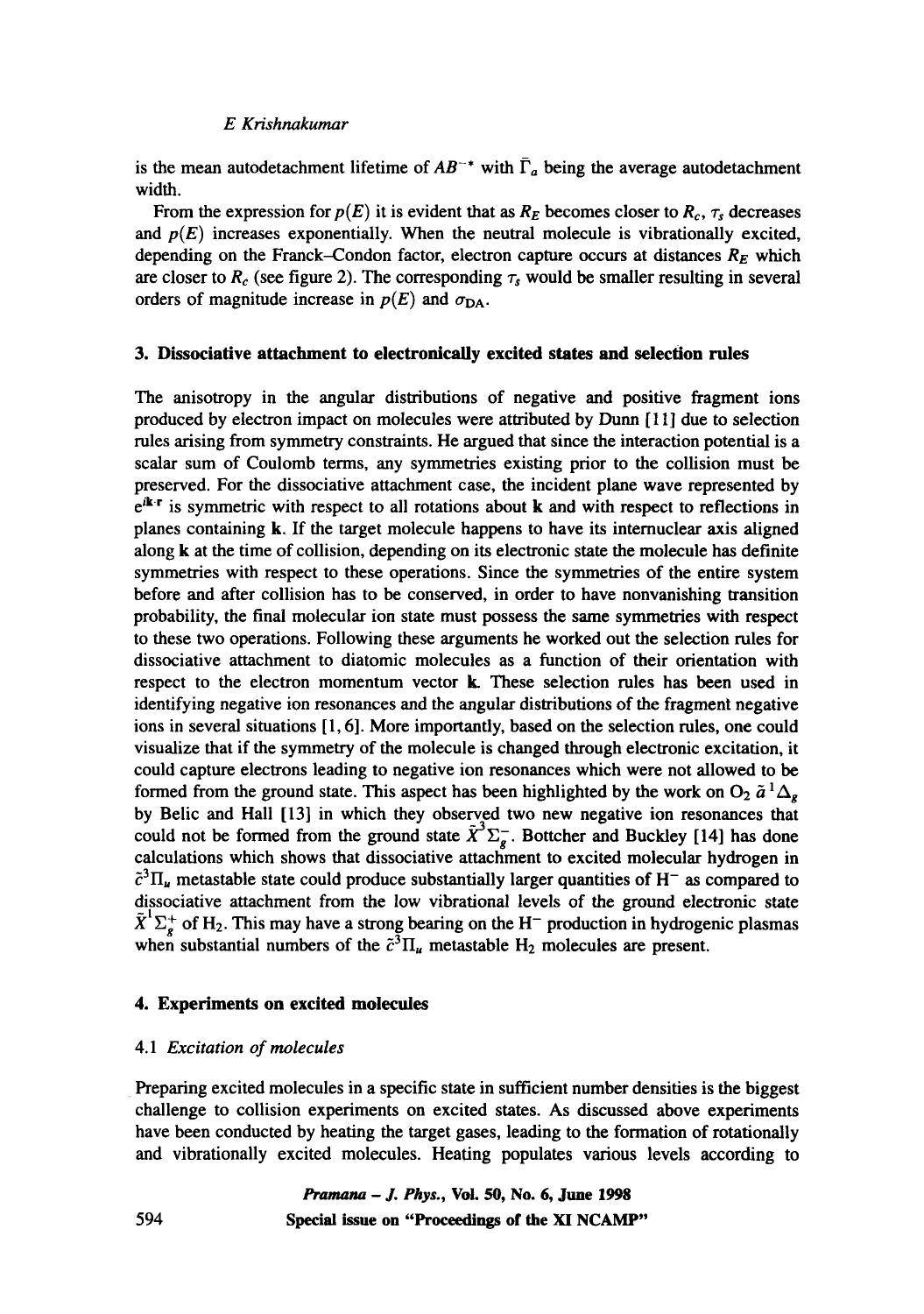

Figure 3. Schematic of various optical pumping techniques used for creating excited states. X is the ground state and the letters a, b, c and d are excited levels.

Boltzman distribution. DC, RF or microwave discharges have been used for producing molecules in excited states. But here again a mixture of states are populated. However microwave discharge has been used to produce a rather clean mixture of the excited metastable level  $O_2\tilde{a}$  ( ${}^1\Delta_g$ ) with  $O_2$  molecules in the ground state for various collision experiments [12, 13, 15].

The development of high power and tunable lasers have opened up the possibility of using optical pumping techniques for preparation of excited molecules in sufficient number densities. A variety of schemes have been used in this respect. The first one is the simple optical excitation in which the ground state molecules are excited by photoabsorption to a higher level (figure 3a). This technique is useful for populating excited electronic states or a very low lying vibrational level of the ground electronic state. If the higher electronic state formed on photoabsorption is short-lived it may decay back to any of the lower levels through fluorescence (laser induced fluorescence or in short LIF) as shown in figure 3b. In the case of molecules, the LIF process leads to the population of a mixture of vibrational levels of the lower electronic state to which fluorescence occurs depending on the Franck-Condon overlap of the excited state with the lower state and in many cases this process has been used to populate higher vibrational levels of the ground electronic state. More efficient and selective population of the vibrational levels may be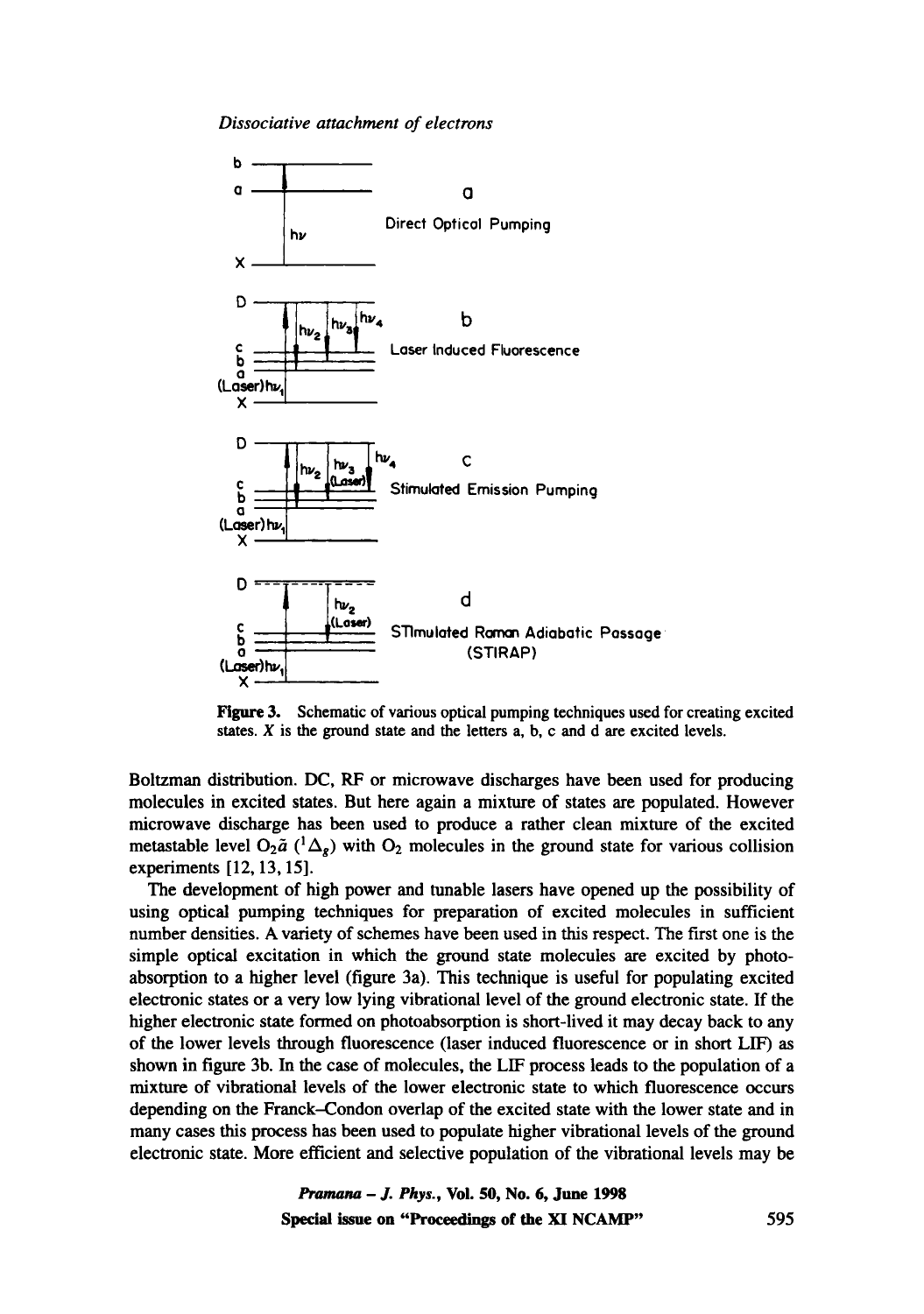achieved by using a second laser beam to stimulate the emission to a particular vibrational level after excitation to the upper electronic state occurs (figure 3c). This process called stimulated emission pumping may be able to transfer as much as a few tenths of the population from the ground vibrational level to a higher vibrational level. The most sophisticated technique used for transfering population to a higher level is the STimulated Raman Adiabatic Passage (STIRAP) [16]. This technique shown in figure 3d is capable of transfering almost the entire population to a specific excited state and has been used in creating excited vibrational level populations in  $Na<sub>2</sub>$  [16], NO [17], and SO<sub>2</sub> [18].

DA studies from vibrationally excited  $SF_6$  [19], Li<sub>2</sub> [20] and Na<sub>2</sub> [16] produced by optical pumping and from vibrationally excited HCI and HF produced by laser photodissociation [21] have been reported. Measurements involving electronic excitation of the neutral state by optical pumping have been done on NO  $[22]$ ,  $C_6H_5SH$   $[23]$ ,  $SO_2$   $[24]$  and NO,  $H_2$  and  $D_2$  [25, 26]. Electron attachment to laser irradiated  $H_2$  [27] and triethylamine [28] has been carried out recently. However, these measurements have been qualitative in nature and no absolute cross-sections have been reported from specific excited states. In fact, in most measurements involving lasers, the term 'laser enhanced dissociative attachment' has been used and as the name suggests these have been focused on the qualitative enhancements in the dissociative attachment cross sections.

From the above discussions it is clear that there has not been much success in studying dissociative attachment to excited molecules in a systematic way. Also a method to measure absolute cross sections for dissociative attachment from excited molecules has not been worked out yet. Considering this, we have initiated a programme to study dissociative attachment to excited molecules. In the following sections we describe our experiments and the results obtained on dissociative attachment to electronically excited  $SO<sub>2</sub>$  molecules.

# 4.2 *Experiment on S02*

The combination of a pulsed electron beam and pulsed ion extraction technique in conjunction with a segmented time-of-flight spectrometer has been found to be ideal for measuring absolute cross sections in dissociative attachment and ionization experiments using electron impact [29, 30]. The basic philosophy in such an apparatus is to collect all the fragment ions which are likely to be produced with kinetic energies of several electron volts using fairly large electric fields and transport them to a detector through a mass spectrometer without discrimination against their mass to charge ratios and initial kinetic energies and angular distributions. The ion extraction field required to collect all the ions is generally very large (typically, about  $100 \text{ V/cm}$ ). Such a large field could be employed only by having it in a pulsed form and out of phase with the electron beam pulse so that the electron beam does not get affected by it. The appropriately designed segmented time-of-flight spectrometer acts as an electrostatic lens assembly transporting without loss, rather divergent beam of ions entering it to the detector.

This technique of pulsed electron, pulsed ion extraction is ideal for studying excited states as the high power lasers that could be used for excitation are pulsed in nature. In our experiment so far we have used a pulsed excimer laser. However the provision exists for using the excimer laser to pump a tunable dye laser with frequency doubling facility which in turn could be used to produce the excited states. The measurements were carried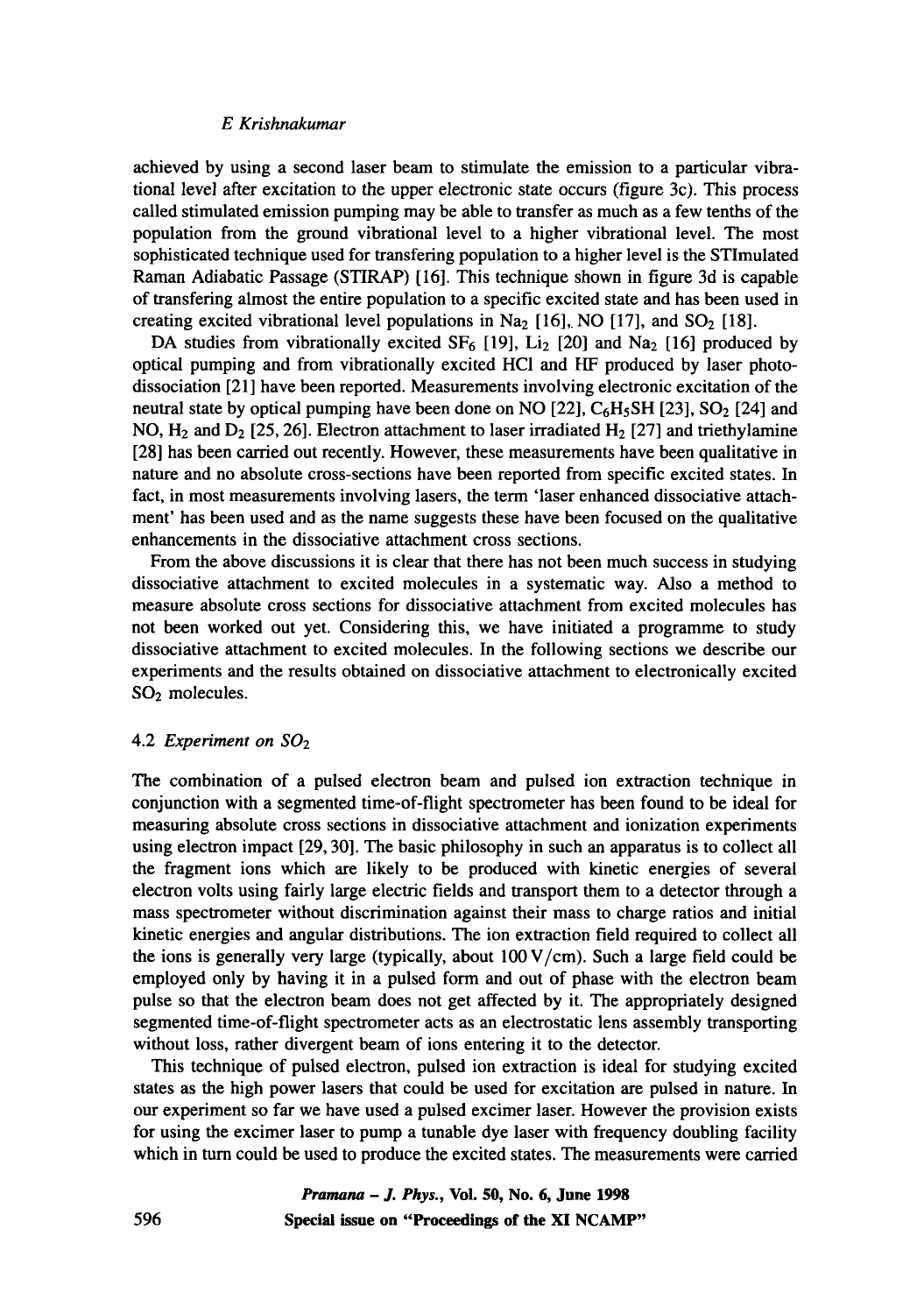

Figure 4. Schematic of the experiment for dissociative attachment to excited molecules, a: The experimental set up. b: The pulse control and data acquisition electronics. The computer control of the experiment including electron energy scan control and the details of the data acquisition are not shown. TAC/SCA represents the time to amplitude converter and single channel analyser and PHA/MCS represents the pulse height analyser and multi-channel scaler, c: The pulse sequence. The numbers 1, 2, and 3 corresponds to those in 'b'.

out in a triple crossed beam geometry in which the pulsed beam of laser excited the molecules in an effusive beam. A pulse of electrons intersected this effusive beam immediately (within a few tens of nanoseconds) following the laser pulse. The ions produced were extracted by a pulsed electric field into a multi-element time-of-flight mass spectrometer (TOFMS) and detected by a channel electron multiplier. The schematic of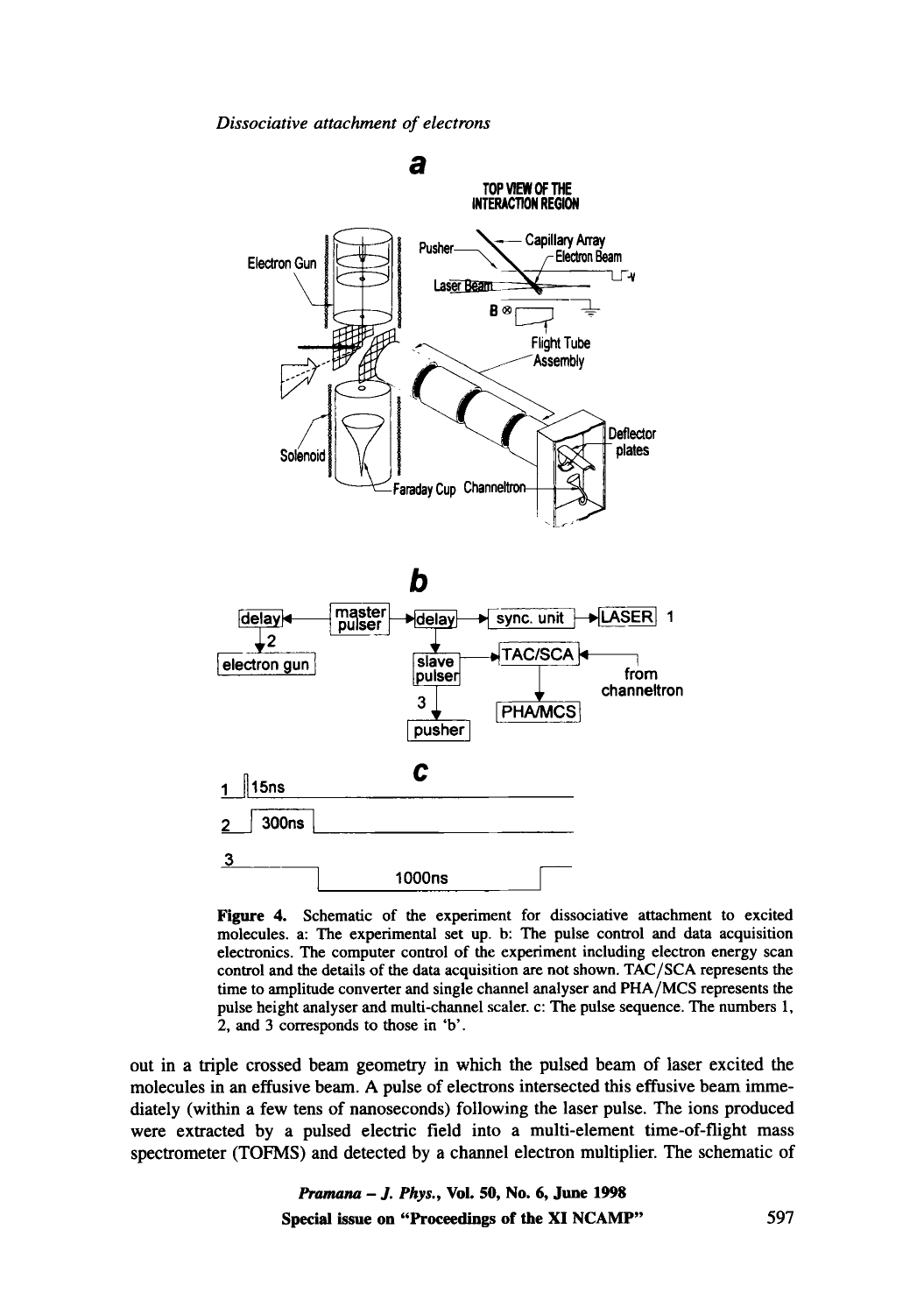the experimental arrangement is shown in figure 4. The details of the experiment and the measurement procedures could be found elsewhere [31].

#### 4.3 *Selection rules and resonances in SO2*

Dissociative attachment to  $SO_2$  in its ground state has been found to produce  $O^-$ ,  $S^-$ , and SO<sup>-</sup>. Of these O<sup>-</sup> and SO<sup>-</sup> channels have relatively large cross sections as compared to S<sup>-</sup> channel [32]. Two major resonant features have been observed in all these ion channels, one between 4 and 5 eV and the second one slightly above 7 eV. Since the resonances appear in all the three channels approximately at the same energies, it is believed that all the three ionic channels arise from the same two resonances observed at these two energies. There exist no further information on the nature and symmetry of these resonances.

Our results on the cross-sections for the formation of  $O^-$  and  $SO^-$  from the excited state are given in figures 5 and 6 respectively along with those from the ground state. The formation of  $S^-$  from the excited state was too weak to make any reliable measurements. It is found that the resonance attachment to the excited state gives rise to new peaks in the  $O^-$  and  $SO^-$  data at electron energies shifted approximately by  $4 \text{ eV}$  from the first peak observed from the ground state molecules. The laser enhanced dissociative attachment by Jaffke *et al* [24] have made a similar observation.

The most noteworthy part of the results is the absence of a second peak due to dissociative attachment to the excited state. One would expect to see additional peaks at about  $3 \text{ eV}$  in both the  $O^-$  and  $SO^-$  data due to DA to the excited molecules corresponding to that seen at about 7 eV from the ground state. It may be argued that the



Figure 5. The dissociative attachment cross sections for the formation of  $O^-$  from ground and excited states of  $SO_2$ . The filled circles represent the cross-sections from the excited  $(\tilde{B}^T B_1)$  state and the open circles from the ground  $(\tilde{X}^T A_1)$  state respectively. The values for the ground state have been multiplied by a factor of six.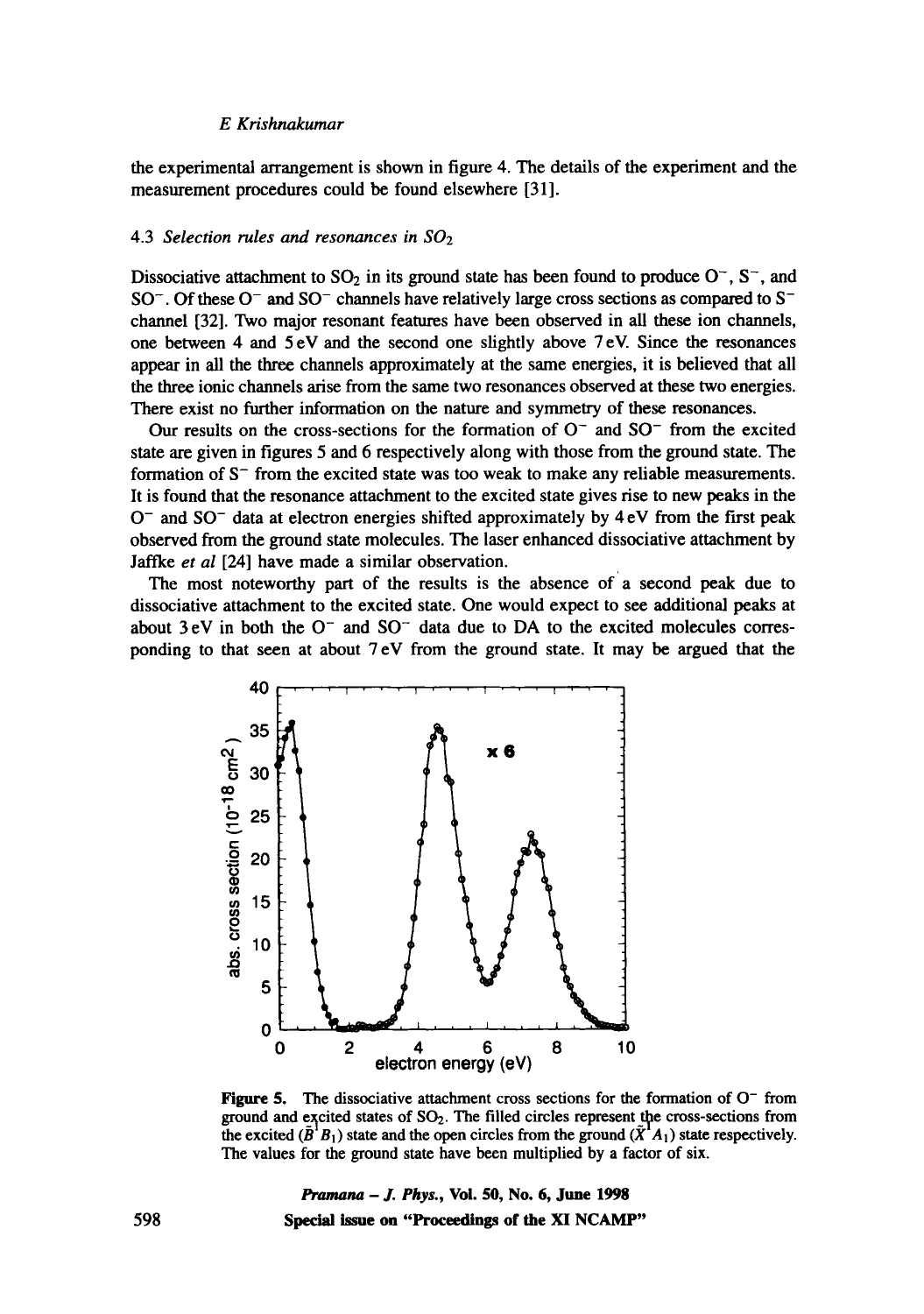

Figure 6. The dissociative attachment cross sections for the formation of  $SO^-$  from ground and excited states of SO<sub>2</sub>. The filled circles represent the cross-sections from the excited  $(\tilde{B}^T B_I)$  state and the open circles from the ground  $(\tilde{X}^T A_I)$  state respectively.

absence of the above peak from the excited state is due to small 'survival probability' (see eq. (2)) of the NIRS. However, as the excited neutral states will be in higher vibrational levels, the NIRS formed from them should have larger survival probability, leading to larger dissociative attachment cross sections. Thus the absence of the peak has to be attributed to selection rules governing the electron capture process. An analysis of this based on the selection rules helped not only to identify the negative ion resonance but also to characterize the excited neutral state itself, which has not been possible by high resolution optical spectroscopy [33].

Using the general rule laid out by Dunn [11], we worked out the selection rules for dissociative attachment to  $SO_2$  which has a  $C_{2v}$  symmetry, taking into account all possible orientations of the molecule with respect to the momentum vector of the incident electron as discussed below. In the laboratory frame, the molecules are randomly oriented and the incident electron momentum vector is fixed. In order to get the selection rules we consider three mutually perpendicular orientations of the molecule with respect to the electron momentum vector k These are shown in figure 7. In the first case, the molecule is in the xy-plane with its symmetry axis oriented in the direction of k. Thus the initial system of electron plus molecule has a  $C_{2v}$  symmetry. The symmetry operations relevant to the  $C_{2v}$  group are a rotation through 180° about k and reflections in the plane of the molecule and the plane containing k normal to the plane of the molecule. In order to have nonzero transition probability to the negative ion state, the initial molecular state and final negative ion resonant state should have the same symmetry with respect to these operations. Using the character table for  $C_{2v}$  group we find that the selection rules for this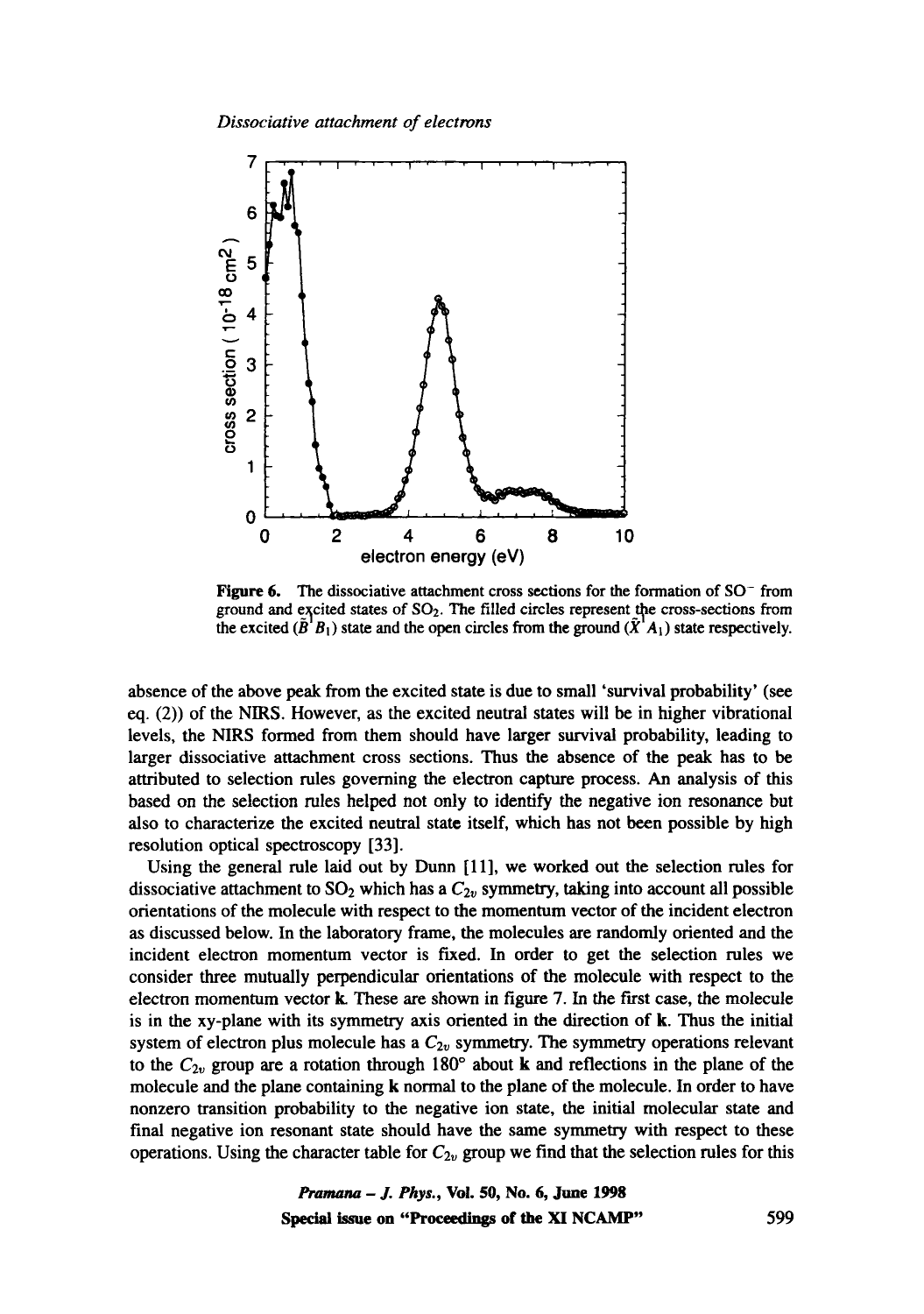

Figure 7. Three cases of mutually perpendicular orientations of a molecule of  $C_{2v}$ symmetry with respect to the incident electron momentum vector k considered for determining the selection rules for the formation of negative ion resonance.

particular orientation of the molecule with respect to k are  $A_1 \leftrightarrow A_1$ ,  $A_2 \leftrightarrow A_2$ ,  $B_1 \leftrightarrow B_1$ and  $B_2 \leftrightarrow B_2$ .

In the second case, the molecule is oriented with its plane normal to k. In this case the electron-molecule system has  $C_s$  symmetry. The symmetry operation relevant to this system is the reflection in the plane containing k and normal to the plane of the molecule. The selection rules in this case works out to be  $A_1 \leftrightarrow A_1$ ,  $B_2$ ;  $A_2 \leftrightarrow A_2$ ,  $B_1$  with similar rules for  $B_1$  and  $B_2$  states. In the third case, the molecule is oriented in such a way that **k** lies in its plane, but normal to the symmetry axis of the molecule. In this case again the electron-molecule system has a  $C_s$  symmetry, with the lone symmetry operation of reflection in the plane of the molecule. The selection rules corresponding to this are seen as  $A_1 \leftrightarrow A_1$ ,  $B_1$ ;  $A_2 \leftrightarrow A_2$ ,  $B_2$  etc. The selection rules for all the three orientations are given in table 1. In the case where molecules are randomly oriented and measurements are made without any angular discrimination as in our case, the selection rules will be the union of all the three cases and are given in table 2.

From table 2 we see that if the initial state of the neutral is a  $B_1$ , the NIRS cannot be a  $B_2$  and vice versa. Similar restrictions exist between  $A_1$  and  $A_2$ . All other combinations are possible. As a result, any NIRS which is a  $B_2$  is accessible only from  $A_1$ ,  $A_2$  and  $B_2$  states of the neutral and not from a  $B_1$  state. This readily explains why the second resonant peak is not accessed from the excited state which is a  $B_1$  but is accessed from the ground state which is an  $A_1$  and identifies the NIRS as a  $B_2$  state. Thus we are able to characterize the NIRS using selective excitation of the neutral, without recourse to angular distribution measurements. Once we are able to characterize the resonance observed above 7 eV, based

| Neutral state  | <b>NIRS</b>     |             |          |             |  |
|----------------|-----------------|-------------|----------|-------------|--|
|                | A1              | Aэ          |          | в,          |  |
| A <sub>1</sub> | $a - a - a$     | n—n—n       | n—n—a    | n—a—n       |  |
| A <sub>2</sub> | $n$ - $n$ - $n$ | $a - a - a$ | $n$ —a—n | $n - n - a$ |  |
| $B_1$          | $n - n - a$     | $n$ —a—n    | а—а—а    | $n - n - n$ |  |
| B <sub>2</sub> | $n$ —a—n        | n—n—a       | $n$ —n—n | $a_{-a-2}$  |  |

**Table** 1. Selection rules for resonant attachment of electrons for the three mutually perpendicular orientations of the molecules of  $C_{2v}$  symmetry.

**a:** Allowed, n: Not allowed. Case 1 is on the left, case 2 is the middle and case 3 on the right (see text for description of the three cases).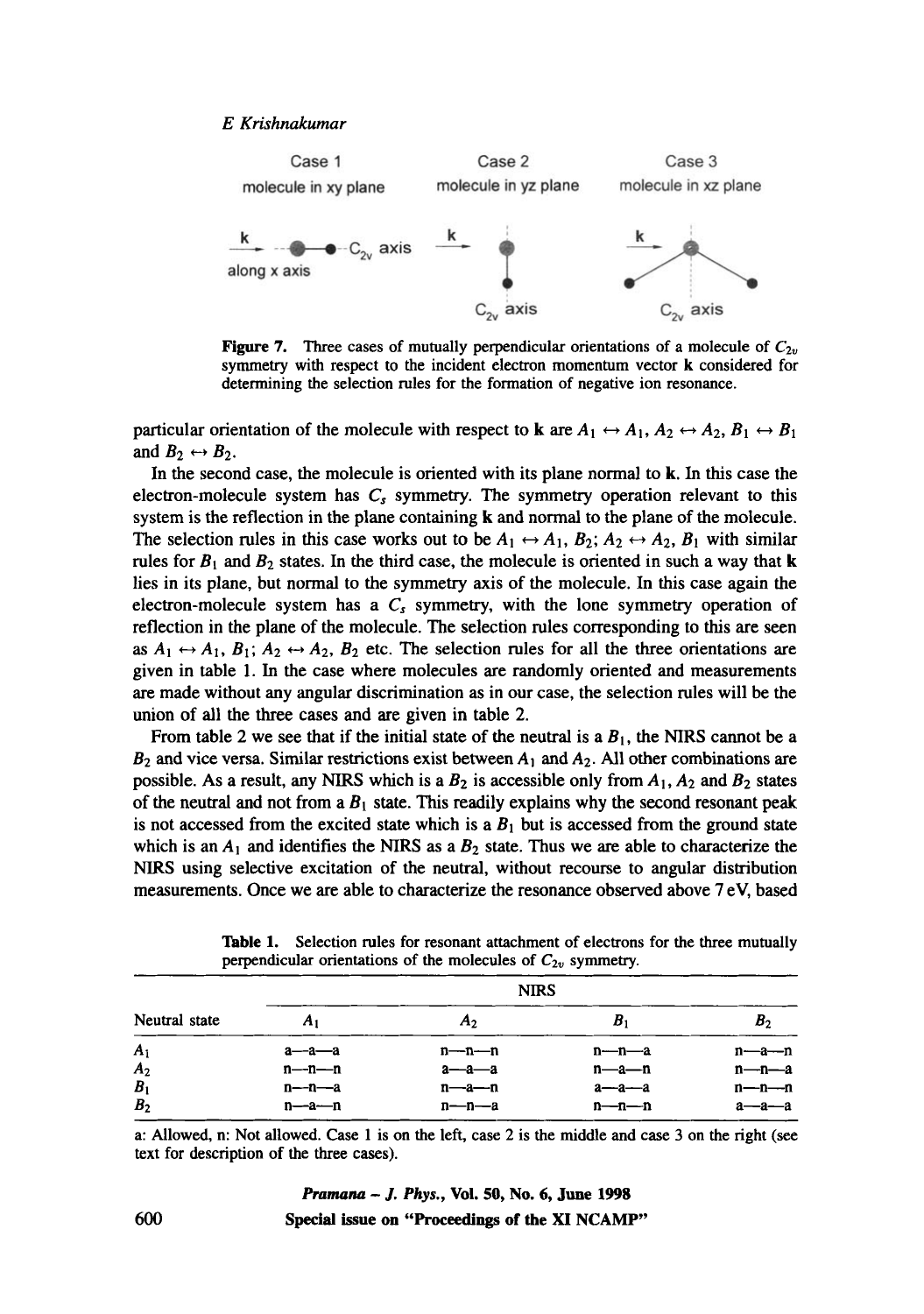| Neutral state  | <b>NIRS</b> |              |   |    |  |
|----------------|-------------|--------------|---|----|--|
|                | лı          | $\mathbf{A}$ | n | D, |  |
| $A_1$          |             |              | я |    |  |
| A <sub>2</sub> | n           |              | а |    |  |
| $B_1$          | а           |              |   | п  |  |
| B <sub>2</sub> |             | а            |   |    |  |

Table 2. The selection rules for resonant attachment of electrons with randomly oriented molecules like  $SO_2$  with  $C_{2v}$  symmetry.

a: Allowed, n: Not allowed.

on quantum chemical calculations and the selection rules discussed above, it was possible to assign the resonance observed at lower energy as a  ${}^{2}A_1$  state [33].

An unexpected, but rather straightforward result which came out of this experiment was the characterization of the excited neutral state itself. The optical excitation of  $SO<sub>2</sub>$ from the ground state by 308 nm laser radiation leads to the Clements' bands [34, 35]. This band shown in figure 7 has been characterized by some very unusual properties. Dipole selection rules allow excitation only to the  $\tilde{B}$  <sup>1</sup> $B_1$  state. However, no signature of any vibrational bands of  $\tilde{B}^{1}B_{1}$  has been observed yet. What is observed are the fingerlike bands with anomalous intensity pattern (Clement's bands). This band structure has been explained as due to a  $\tilde{A}^{-1}A_2$  state which vibronically couples strongly with  $\tilde{B}^{-1}B_1$ [36, 37]. The only signature of the  $\tilde{B}$  <sup>1</sup> $B_1$  state is the quasi continuum-like structure underlying the Clements' bands. Also fluorescence measurements from this state has shown anomalously large lifetime [38]. This and the absence of any clear vibrational bands due to  $\tilde{B}$  <sup>1</sup> $B_1$  has been explained as due to strong mixing with closely spaced high



**Figure 8.** Photoabsorption cross section of  $SO<sub>2</sub>$  in the region of the Clements' bands [35]. The dashed line has been drawn to show the underlying continuum below the finger-like band structures marked alphabetically. The arrow indicates 308 nm at which the molecules are excited using the XeCI excimer laser.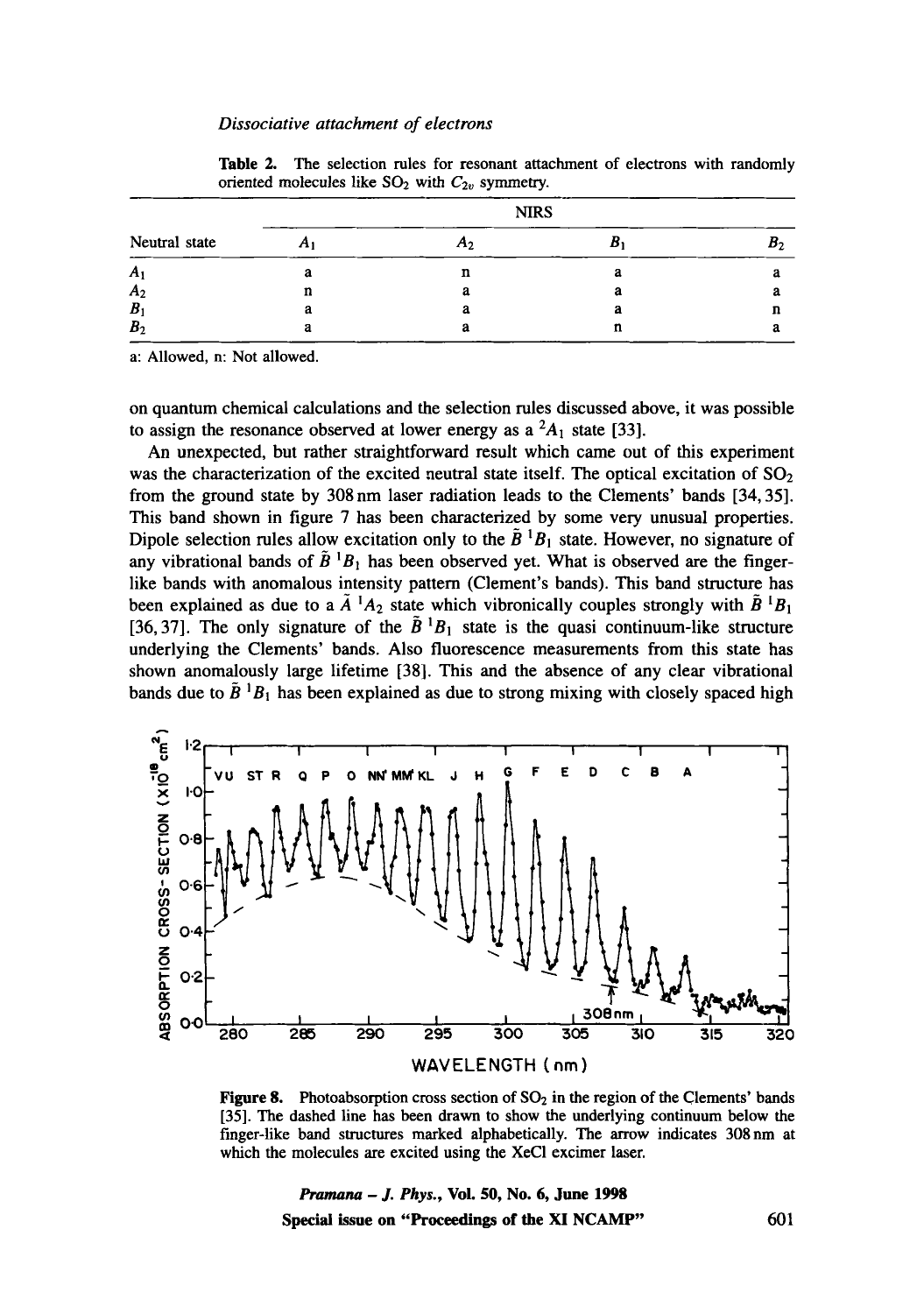



Figure 9. Schematic representation of the conclusions on the dissociative attachment to the excited  $(B^{1}B_{1})$  state and the ground  $(\tilde{X}^{1}A_{1})$  state based on measurements and selection rules. The horizontal line at the bottom represents the  $v = 0$  vibrational level of the ground electronic state  ${}^{1}A_{1}$ . The  ${}^{1}B_{1}$  state is reached by absorption of the 308 nm photons. The figure shows that electron attachment to the ground state leads to two negative ion resonances,  ${}^2A_1$  and  ${}^2B_2$  of SO<sub>2</sub><sup>\*</sup>. However electron attachment to the excited  ${}^{1}B_{1}$  state leads to only the  ${}^{2}A_{1}$  resonance. The absence of the  ${}^{2}B_{2}$  resonance in the excited state dissociative attachment overrules possible mixing of the high-lying vibrational levels of the  ${}^{1}A_1$  state and the  ${}^{1}A_2$  state with the  ${}^{1}B_1$  state. See text for details.

lying states of the ground state  $\tilde{X}$ <sup>1</sup>A<sub>1</sub> through vibronic interaction (Renner-Teller coupling) and with  $\tilde{a}^{3}B_1$  state through spin orbit interaction [36, 39]. Thus based on the existing spectroscopic data, excitation by 308 nm photons leads to a state which is a mixture of  $\tilde{B}^{1}B_1$ ,  $\tilde{A}^{1}A_2$ ,  $\tilde{X}^{1}A_1$  and possibly  $\tilde{a}^{3}B_1$  states. However, if  $\tilde{A}^{1}A_2$  and  $\tilde{X}^{1}A_1$ were present in the admixture, we would expect to see a second peak in the resonance attachment from the excited molecule as the selection rules do not overrule the attachment process from these states to form a  ${}^{2}B_{2}$  NIRS. Since we do not see such a process, we have to conclude that the state excited by the 308 nm radiation does not have any  ${}^{1}A_{2}$  or  ${}^{1}A_{1}$  characteristics but is only  $B_{1}$  in nature. The absence of vibronic mixing between the  ${}^{1}A_2$  and the  ${}^{1}B_1$  states at 308 nm excitation may be due to the fact that the rovibrational levels of the  ${}^{1}B_1$  state is far removed from the rovibrational levels of the  ${}^{1}A_2$ state. This is supported by the fact that the absorption at 308 nm lies fight in the valley between the Clements' C and D bands [34, 36] (see figure 8). The observation, that the excited state does not have any  ${}^{1}A_1$  characteristic leads us to the conclusion that the quasi continuum nature seen for the  $\tilde{B}^{1}B_1$  is entirely due to mixing with the  $\tilde{a}^{3}B_1$  state. A schematic representation of these results is given in figure 9.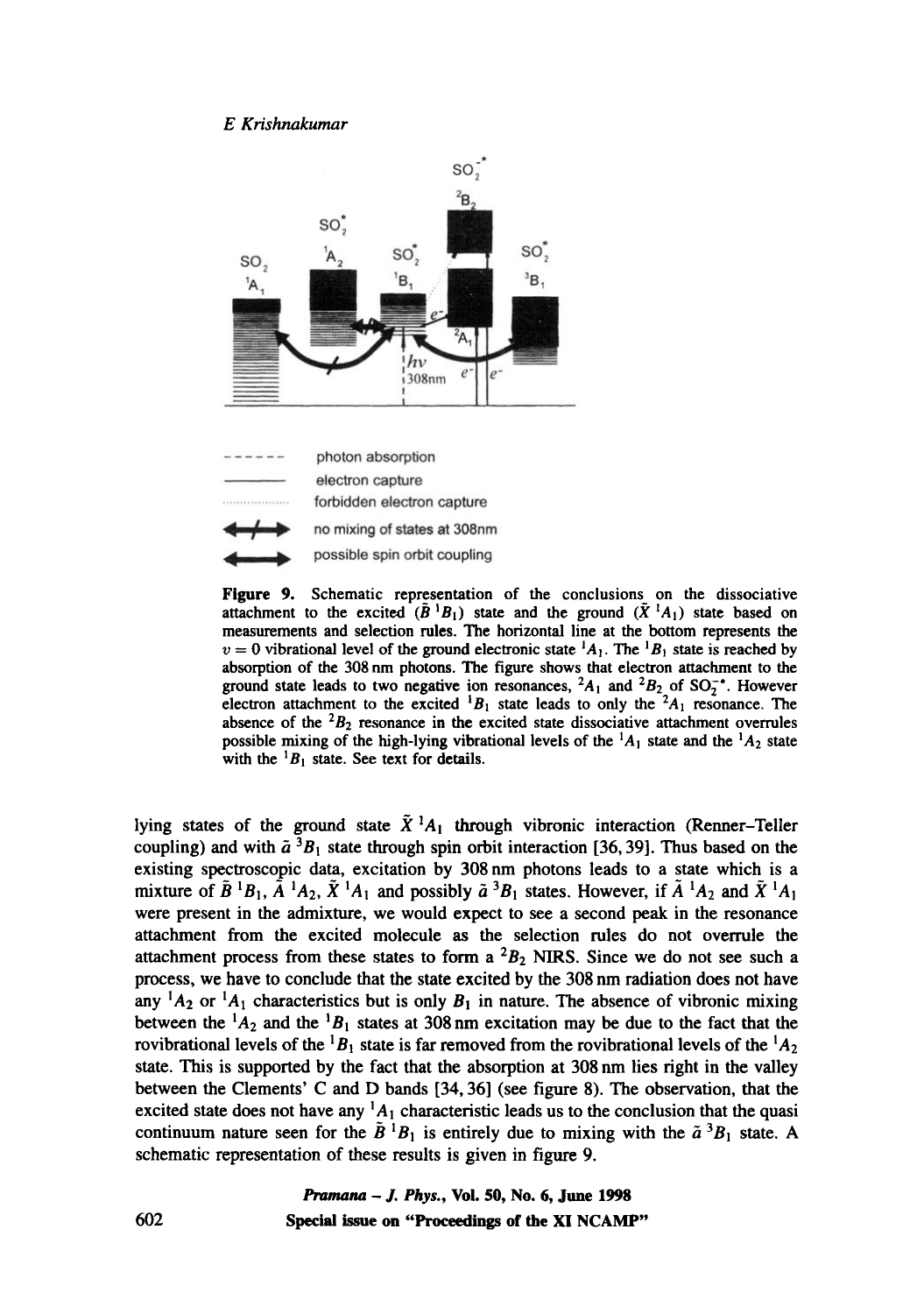#### 4.4 *Absolute cross sections*

The absolute cross-sections for the ground state  $SO<sub>2</sub>$  were obtained by using the relative flow technique [40] using the accurately known cross-section for formation of  $O^-$  from  $O<sub>2</sub>$  [41]. In order to obtain the cross-sections for the excited state molecules, it was necessary to obtain their number density relative to that of the ground state molecules. This was done by measuring reduction in the dissociative attachment signal due to molecules in the ground state when the laser is put on. As the experiments were done in single photon absorption regime, and the lifetimes of the excited state involved are much larger than the time interval between the laser and electron pulses, this depletion had to manifest as the fraction of molecules in the excited state. Using this fraction, which was within 0.1 to 0.15 depending on the spatial overlap of the electron and laser beams, the cross-sections for the excited states were determined. A host of several other careful measurements were necessary in determining the absolute cross sections. These were related to the possible presence of multi-photon processes and ion extraction and detection efficiencies [31]. The overall uncertainty in the cross section from the excited state was estimated to be 20%.

The cross-section for the formation of  $O^-$  from the excited state has a peak at 0.4 eV with a value  $36 \times 10^{-18}$  cm<sup>2</sup>. The SO<sup>-</sup> cross-section peaks at 0.6eV with a value  $6.6 \times 10^{-18}$  cm<sup>2</sup>. Jaffke *et al* [24] had estimated the cross-section for the formation of O<sup>-</sup> to be about 175 times larger from the excited state as compared to that from the ground state. Our measurements show that the enhancement is about a factor of 6 only. SOshows an enhancement of about 50%. The presence of  $S^-$  was noticed in the dissociative attachment to excited molecules. However, it was too weak to make any meaningful measurements.

# **5. Application of the present technique to other excited states**

The excited state of  $SO<sub>2</sub>$  for which the measurements are carried out is known to have a lifetime in the range of 50 to 530  $\mu s$  [42]. This long lifetime prevents the decay of the excited molecules to a lower level before the electron pulse interacts with them. In the current set up the time difference between the laser pulse and the electron pulse is in the range of tens of nanoseconds and the width of the electron pulse is 300 nanoseconds. Thus in the present measurements the excited state had a reasonably good number density. The large lifetime also ensured that this state decayed very little to any other low lying excited electronic state or higher vibrational levels of the ground electronic state. Thus we did not have to tackle the difficulties arising from the presence of more than one excited state.

In principle the present technique could be used to any excited state irrespective of its lifetime, provided its number density is sufficient. It should be possible to reduce the time difference between the end of the laser pulse and the electron pulse to a few nanoseconds. However, this may not be of much help, since in the present measurement the width of the electron beam pulse is the limiting factor. Though it is possible to reduce the width of the electron beam pulse to a few nanoseconds, the corresponding reduction in the signal will make the experiment almost impossible. In order to have sufficient signal it is necessary to have sufficient number density in the excited state for a time of the order of  $0.1 \,\mu s$ ,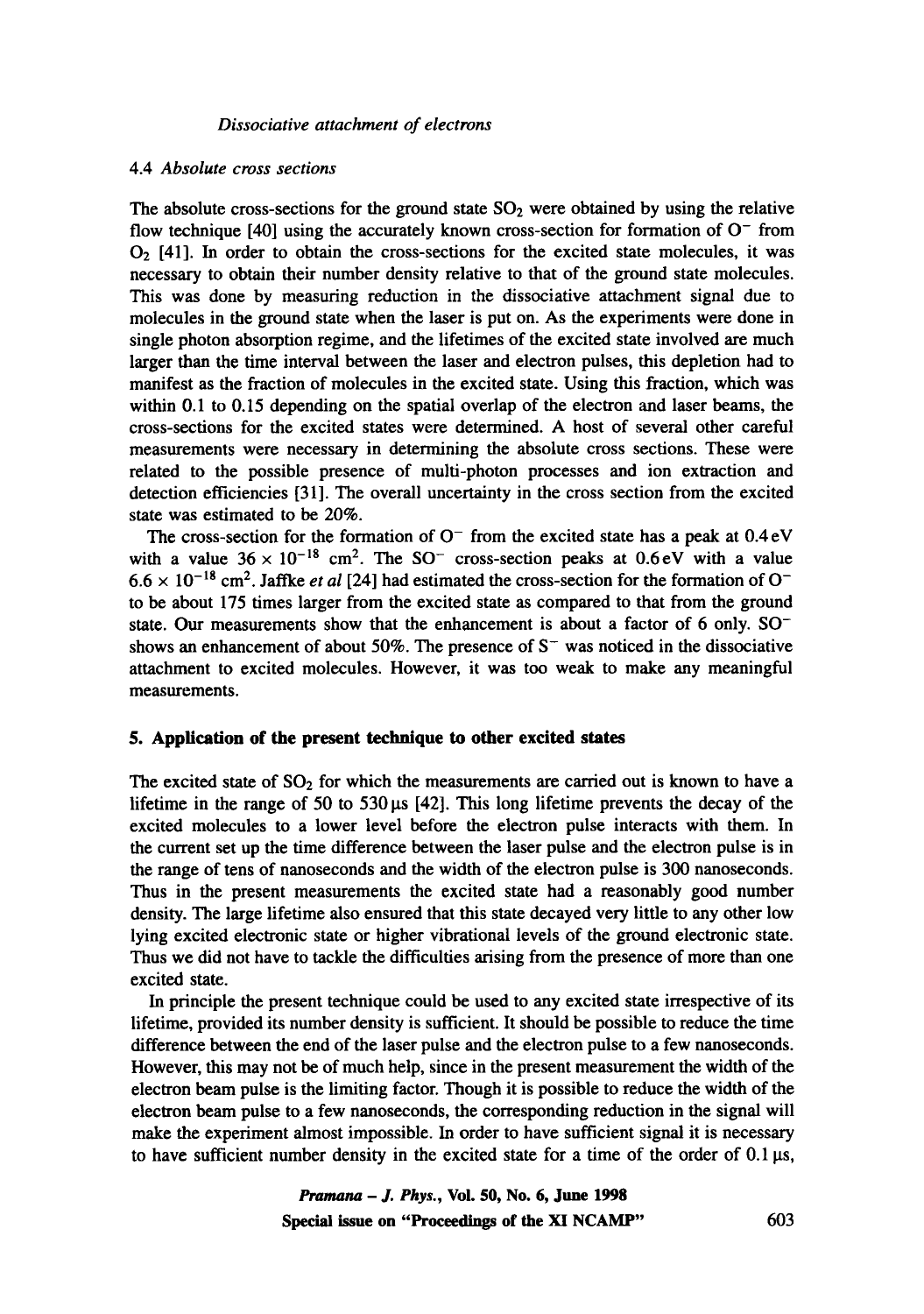which is typically the duration of the electron pulse we could operate with the present arrangement. Thus in practice this technique may be limited to those states with lifetimes in the range of 100 nanoseconds and above. This limit may be reduced further if the experiment is modified to operate at larger repetition rate using appropriate lasers.

Apart from the reduction in the number density, the short lifetime of the excited state may lead to other difficulties, depending on the level to which it decays.

The present technique to determine the absolute cross sections is applicable to cases where it is possible to clearly distinguish the dissociative attachment signals from various states as a function of the electron energy. In order to determine the fraction of molecules in the excited state it is essential that the contribution from the excited state does not overlap with at least some section of the excitation function for the ground state. Population of higher vibrational levels of the ground electronic state due to short lifetime of the excited state is a possible situation where this technique may run into difficulty due to overlap of signals, considering the relatively poor electron energy resolution.

Another difficulty which may arise due to the short lifetime of the excited state is the population of three states at a given time. If the lower excited state gives rise to dissociative attachment signal separated from that of the ground state, measurements may still be made by delaying the electron beam pulse such that the upper state is completely decayed. The relative number density of the resulting two component mixture can be determined as in the present case to obtain the cross section of the lower excited state. This procedure could then be iterated to three component mixture with almost no time delay to determine the relative number density and the corresponding cross sections for the higher state initially formed by photoabsorption. However, this method may fail if the lower excited state do not give rise to any dissociative attachment.

Thus it appears that the present technique is best suited for those states with relatively large lifetime ( $\mu$ second range) and may be used for states with short lifetimes (100) nanosecond range) in specific situations with appropriate modifications. From the point of view of applications to various plasmas, the states with larger lifetimes are important and there exist a large number of such states belonging to various molecules. Dissociative attachment to excited state of  $CS_2$  molecule [43] has already been carried out and similar measurements on other molecules are in progress.

The method described here may also be useful in carrying out dissociative attachment measurements on radicals which could be produced by photodissociation. In addition, this technique opens up the possibility of carrying out measurements on positive ion production from excited and state selected molecules by electron impact as well as investigating the dissociation dynamics of positive and negative ions as a function of their initial geometries.

# **Acknowledgement**

This talk was given in the special session to commemorate the contribution of late Prof. S K Mitra to the developement of Atomic Collision Programme in the country. It so happens that this particular work reported here would not have been possible without Prof. Mitra's whole hearted and generous support. I also would like to acknowledge the contribution of my colleagues S V K Kumar and S A Rangwala to these studies and T S Ananthakrishnan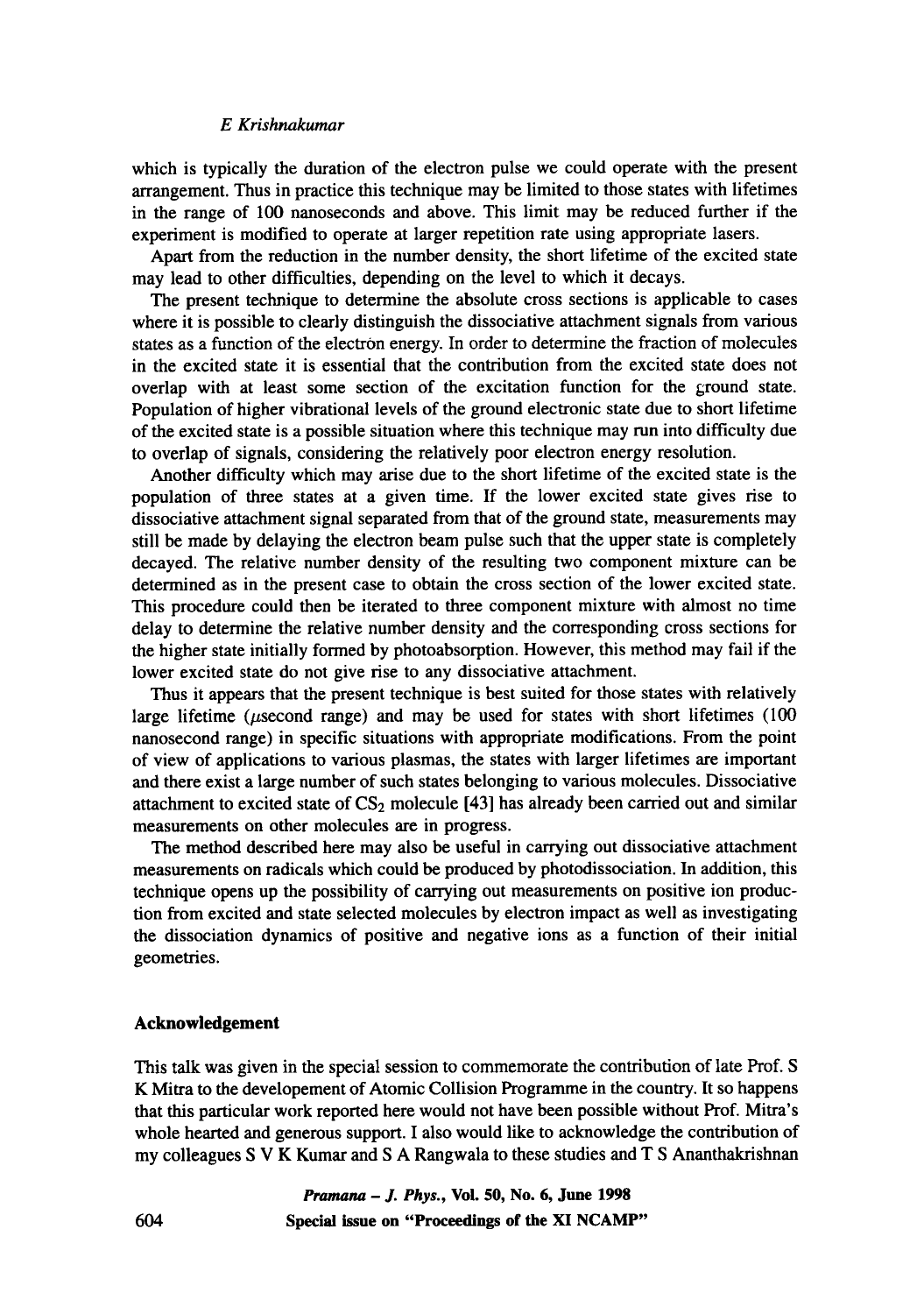from BARC, Bombay, who was instrumental in developing the sophisticated and specialized data acquisition and control software used for the experiments.

#### **References**

- [1] L G Christophorou, D L McCorkle and A A Christodoulides, in *Electron-Molecule Interactions and their Applications* edited by L G Christophorou (Academic Press, 1984) vol. 1
- [2] E Krishnakumar and K Nagesha, *Rapid Comm. Mass Spectrom.* 9, 336 (1995) and references therein
- [3] W M Hickam and D Berg, *J. Chem. Phys.* 29, 517 (1958)
- [4] W R Henderson, W L Fite and R T Brackmann, *Phys. Rev.* 183, 157 (1969) D Spence and G J Schulz, *Phys. Rev. 188,* 280 (1969) D Spence and G J Schulz, *J. Chem. Phys.* 58, 1800 (1973) P J Chantry, *J. Chem. Phys.* 51, 3369 (1969) C L Chen and P J Chantry, *J. Chem. Phys.* 71, 3897 (1979) M Allan and S F Wong, *Phys. Rev. Lett.* 41, 1791 (1978) M Allan and S F Wong, *J. Chem. Phys.* 74, 1687 (1981) [5] R N Compton, L G Christophorou, G S Hurst and P W Reinhardt, *J. Chem. Phys.* 45, 4634
- (1966) W E Wentworth, R S Becker and R Tung, J. *Phys. Chem.* 71, 1652 (1967)
	- W E Wentworth, R George and H Keith, *£ Chem. Phys.* 51, 1791 (1969)
	- E L Chaney and L G Christophorou, *£ Chem. Phys.* 51, 883 (1969)
	- F C Fehsenfeld, *J. Chem. Phys.* 53, 2000 (1970)
	- J M Warman and M C Sauer, Jr., *Int. J. Radiat. Phys. Chem.* 3, 273 (1971)
	- H Shimamori and R W Fessenden, *J. Chem. Phys.* 70, 1137 (1979)
	- D L McCorkle, I Szamrej and L G Christophorou, *J. Chem. Phys.* 77, 5542 (1982)
	- S R Hunter, L G Christophorou, D L McCorkle, I Sauers, H W Ellis and D R James, *J. Phys.*  D16, 573 (1983)
- [6] H S W Massey, *Negative Ions* (Cambridge University Press, 1976)
- [7] T F O'Malley, *Phys. Rev.* 150, 14 (1966)
- [8] J N Bardsley, A Herzenberg and F Mandl, in *Atomic Collision Processes* edited by M R C McDowell (North Holland, Amsterdam, 1964) p. 415
- [9] J N Bardsley, A Herzenberg and F Mandl, *Proc. Phys. Soc. London* **89,** 321 (1966)
- [10] J C Y Chen, *Phys. Rev.* 148, 66 (1966)
- [ 11 ] G H Dunn, *Phys. Rev. Lett.* 8, 64 (1962)
- [12] P D Burro, *J. Chem. Phys.* 59, 4922 (1973)
- [13] D S Belid and R I Hall, *J. Phys.* B14, 365 (1981)
- [14] C Bottcher and B D Buckley, *J. Phys.* B12, L497 (1979)
- [15] N Jonathan, A Morris, D J Smith and K J Ross, *Chem. Phys. Lett.* 7, 497 (1970)
- [16] M Külz, M Keil, A Kortyna, B Schellhaß, J Hauck, K Bergmann, W Meyer and D Weyh, *Phys. Rev.* A53, 3324 (1996)
- [17] S Schiemann, A Kuhn, S Steuerwald and K Bergmann, *Phys. Rev. Lett.* 71, 3637 (1993)
- [18] T Haffmann and K Bergmann, *J. Chem. Phys.* 104, 7068 (1996)
- [19] C L Chen and P J Chantry, *£ Chem. Phys.* 71, 3897 (1979)
- [20] M W McGeoch and R E Schlier, *Phys. Rev.* A33, 1708 (1986)
- [21] M J Rossi, H Helm and D C Lorents, *AppL Phys. Lett.* 47, 576 (1985)
- [22] C T Kuo, Y Ono, J L Hardwick and J T Moseley, J. *Phys. Chem.* 92, 5072 (1988)
- [23] L G Christophorou, S R Hunter, L A Pinnaduwage, J G Carter, A A Christodulides and S M Spyrou, *Phys. Rev. Lett.* 58, 1316 (1987)
- [24] T Jaffke, R Hashemi, L G Christophorou, E Illenberger and H Baumgartel, *Chem. Phys. Lett.*  **203,** 21 (1993)
- [25] L A Pinnaduwage and L G Christophorou, *Chem. Phys.* Lett. 186, 4 (1991)
- [26] L A Pinnaduwage and L G Christophorou, *Phys. Rev. Lett.* 70, 754 (1993)

*Pramana - J. Phys.,* **Vol. 50, No. 6, June 1998** 

Special issue on "Proceedings of the XI NCAMP" 605